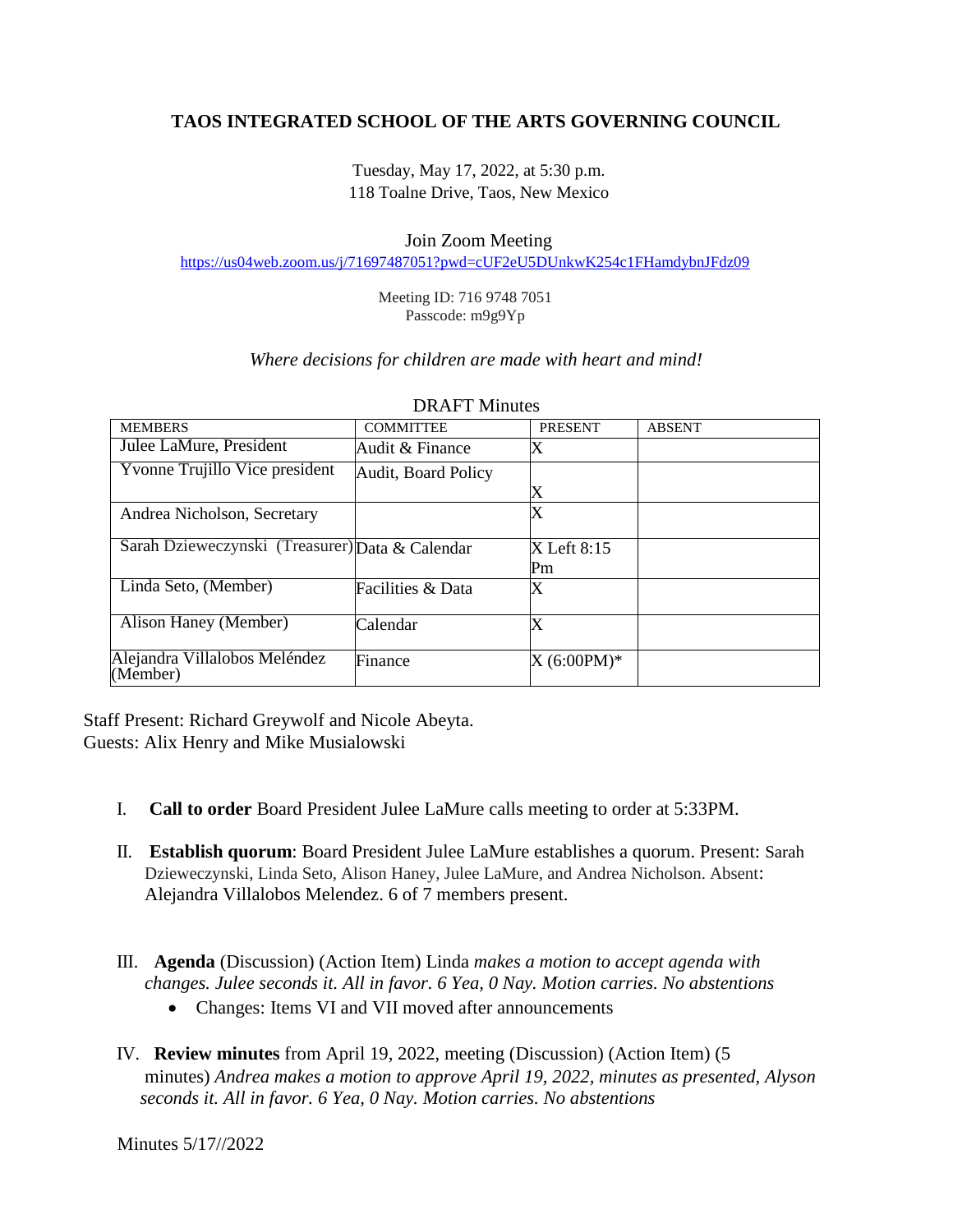- V. **Public Comments** Please sign the Public Attendance Sheet and limit comments to (2 minutes per person). NO PUBLIC COMMENTS
- VI. **Financial Report Financial Reports** (Discussion) (Action Item) (26 minutes) The April 2022 financials reports were sent to board via email prior to meeting. Bank reconciliation zeroed down. The variance has cleared. June is the end of the fiscal year. Some negative amounts will be taken care with the BARS for this month. Sarah makes a motion to accept financial as presented, Yvonne seconds the motion. *. All in favor. 6 Yea, 0 Nay. Motion carries. No abstentions.*
	- i) **BARS** (Discussion) (Action Item) (4 minutes/ BAR (Include bars) *Linda makes a motion to accept BARS. Sarah seconds it. All in favor. 7 Yea, 0 Nay. Motion carries. No abstentions.*

\* Alejandra Villalobos Meléndez arrived to meeting and participated on BAR near year-end approval.

521-000-2122-0022-T- Fund 11000 Operational transfer in the amount of \$1,500 to cover new hire EA compensation and to increase general material and supplies account code along with supply assets over \$5,000.00.

521-000-2122-0055-D- Fund 24308 ESSER II decrease in the amount of \$15,697.00. We will decrease the account code for land and improvements which the fence was paid out of.

521-000-2122-0056-D- Fund 26113 LANL- we are decreasing/zeroing out revenue object code 11112 from the current budget amount of \$2,000.00 to \$0 to do a separate BAR to reclassify under the correct revenue code 41921.

521-000-2122-0057-I- fund 26113 LANL increased by \$2,000.00 from two separate donations. BAR is reclassifying the revenue to object code 41921.

521-000-2122-0058-I- Fund 24189 increased to Title IV in the amount of \$630.00 for the Final Award from FY20-21. Funds are allocated for counseling services with TeamBuilders.

- ii) **Presentation of Fiscal 22-23 Salary Schedule** (Discussion) Action) *Andrea makes a motion to accept the 2022-23 Salary Schedule, Alyson seconds it. All in favor. 7 Yea, 0 Nay. Motion carries. No abstentions*
- iii) **Presentation of Fiscal 22-23 Operational Budget** (Discussion) (Action) *Sarah makes a motion to accept the 2022-23 Operational Budget, Alyson l seconds it. All in favor 7 yea, 0 nay. Motion carries. No abstentions.*
- iv) **BAR near year-end approval** (Discussion) (Action) *Linda makes a motion to authorize business manager to adjust the BAR without Board approval near the end of the year with the contention the*

Minutes 5/17//2022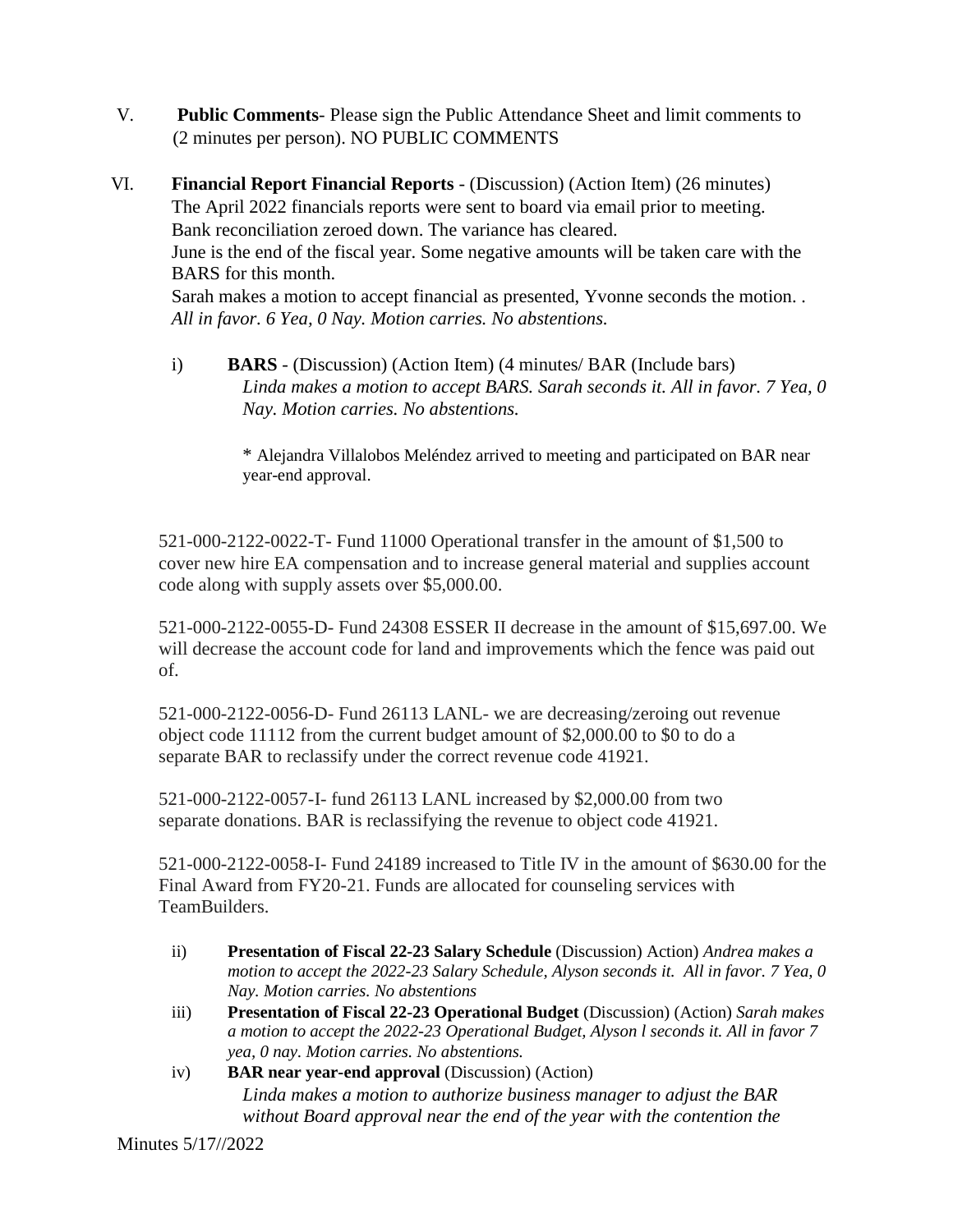*Board would ratify the adjusting on the scheduled meeting of June 2022, Alejandra seconds the motion. All in favor 7 yea 0 nay. Motion carries, no abstentions.* 

VII. **Second Reading of Black Education Act**. (5 minutes) School director read the Black Education Act. HB43-a. Mr. Greywolf read to the Governing Council Board the Black Education Act.

### VIII. **Announcements** (2 minutes)

 Met with Charter School Division staff and Melissa Brown suggested that some Board Training material can be covered in our meetings.

IX. **Facilities Master Plan presentation by Henry Architects** (Discussion) (30 minutes) Alix Henry from Henry Architects presented to the Governing Board about FMP (Facilities Masterplan). She has worked with TISA for several years. Facilities Masterplan must be updated every five years. Mrs. Henry is working on updating the FMP (Facilities Masterplan). It requires stakeholders' input. Today's presentation to Governing Council does not require approval.

Mrs. Henry provided a list of items the school staff would like to see incorporated: (1)Outdoor learning spaces (2) multipurpose building (3) grass or artificial turf (4) science lab, (5) additional air filtration, (6) paved parking lot, (7) storage for classrooms, (8) update in security system, (9) windows for non-window spaces, (10) blackout shades, (11) school library, (12) orchard, (13) shelter or dismissal hangout space, (14) teachers' lounge.

Conversations with Mobile Lease between the company and the school's administrator are takin place to get a floor plan estimate for a multipurpose building. No agreements or purchases now. Mrs. Henry shared with Board a blueprint of the actual school footprint now and provided suggestions of where other building such as the multipurpose structure could be placed.

X. **Presentation about Permaculture at TISA by Mike** Musialowski (Discussion) (30 min Parent of a first grader. Licensed math and science secondary. Trees and food production. What would we want in a landscaping plan. Mr. Musialowski explained to the Board what permaculture is and how it works. He shared with the Board a map of what the school campus would look if permaculture was applied to the building. He shared the many benefits of permaculture and how the school's terrain is perfect to create an outdoor space with fruit trees, tress, and perennials that can become more inviting and healthier. He explained that this could be achieved with a low budget. It could also be a great outdoor learning space for students, teachers and place for the neighborhood community to enjoy.

Plan in advance and make the best use of North and East side of building to utilize shade to find new planting areas. Integrate trees, vines to change the landscape and retain the water. Today there is a lot of bare soil. Presented a possible landscape design. Plant trees and perennials. Creating teaching spaces in the shade. Create paths, arches and arbors. Create spaces for children to run around. This would happen in phases. It would happen over time.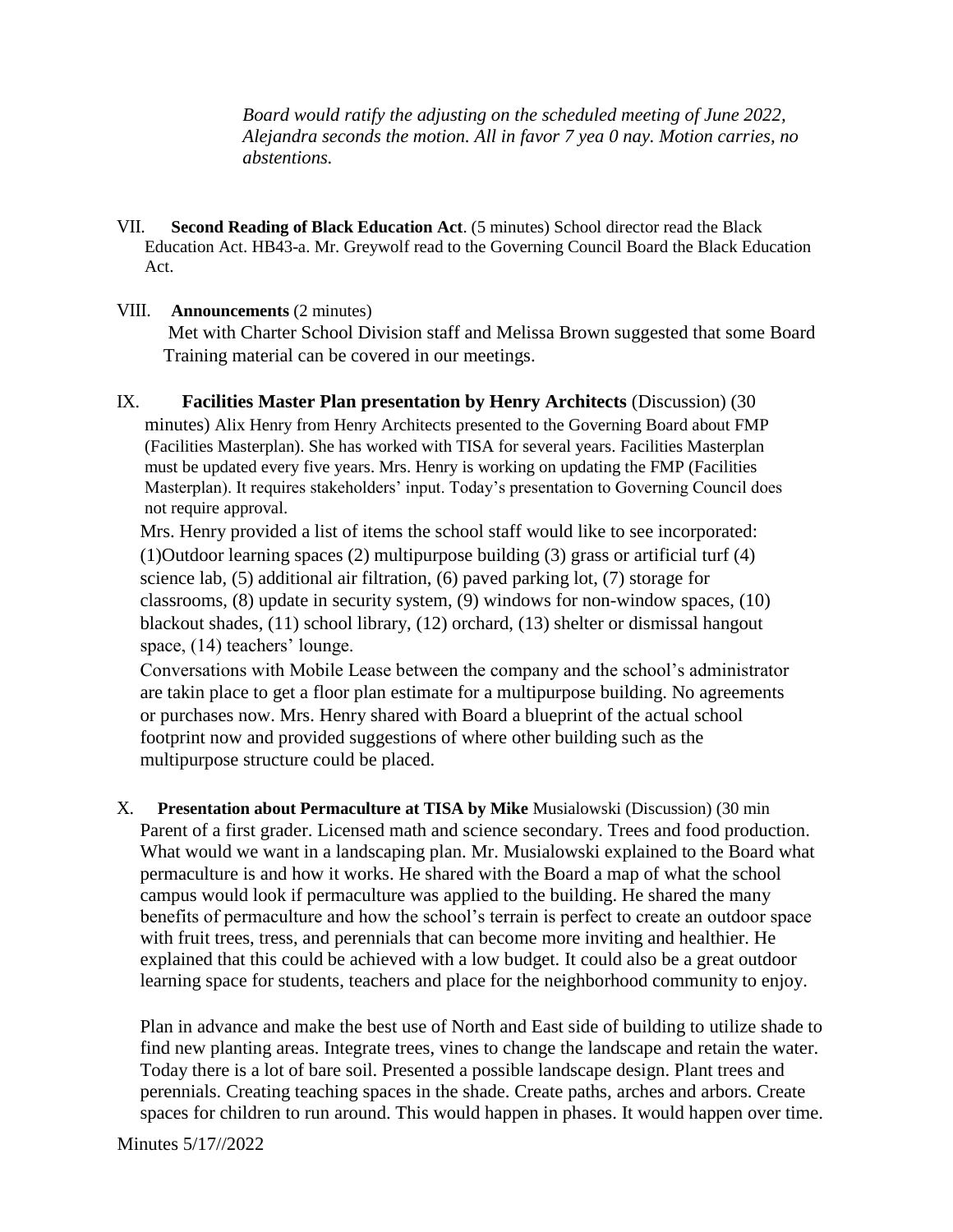Use awnings beyond the building to create shading spaces and using vines.

- *XI.* **Presentation of IDEA B**(Discussion) (Action) *Alyson makes a motion to approve IDEA B, Yvonve seconds it. All in favor 7 yea 0 nay. Motion carries, no abstentions.*
- XII. **Re-approval of 2022-23 Academic Calendar** (Discussion) (Actions) Alyson *makes a motion to accept the 2022-23 academic calendar day with 164 days. Julee seconds it. All in favor 7 yea 0 nay. Motion carries, no abstentions.*
- XIII. **Report from Equity Council** (Discussion) (3 minutes) Not much new has occurred. Secretary of Education sent a Strategic plan for the next year. Read it and come out with a better plan.
- XIV. **Committee Reports** (10 minutes)
	- $\bullet$  Audit No reports
	- Finance met prior week and reviewed the budget, decrease of ESSER II fund, Operational SEG moneys.
	- Calendar –
	- Data (Data Report from Elementary grades) new data will not happen until next meeting. Short cycle assessment will happen.
	- Facilities (report from facilities) Meetings had not happened.

### XV. **Director's Report:** (5 minutes)

 Techer retention is important. Losing three teachers moving out of state, two teachers are retiring and moving close to family.

### XVI. **Items for next month's agenda** (Discussion) (2 minutes)

- Parking and traffic for facility (Discussion)
- Follow up with Mike M. presentation and proposal (Discussion) (Action)

## XVII. **Review date of next meeting:** (1 minute) June 14, 2022, at 5:30 PM.

XVIII. **Adjournment (Action Item)** (1 minute) *Andrea makes a motion to adjourn at 8:54 PM Julee seconds it. All in favor 7 yea 0 nay. Motion carries, no abstentions.* 

*If you are an individual with a disability who is in need of a reader, amplifier, qualified sign language interpreter, or any other form of auxiliary aid or service to attend or participate in the hearing or meeting, please contact Rich Greywolf at 575- 779-9311 least one (1) week prior to the meeting or as soon as possible. Public documents, including the agenda and minutes, can be provided in various accessible formats. Please contact Rich Greywolf at 575-779-9311 if a summary or other type of accessible format is needed.*